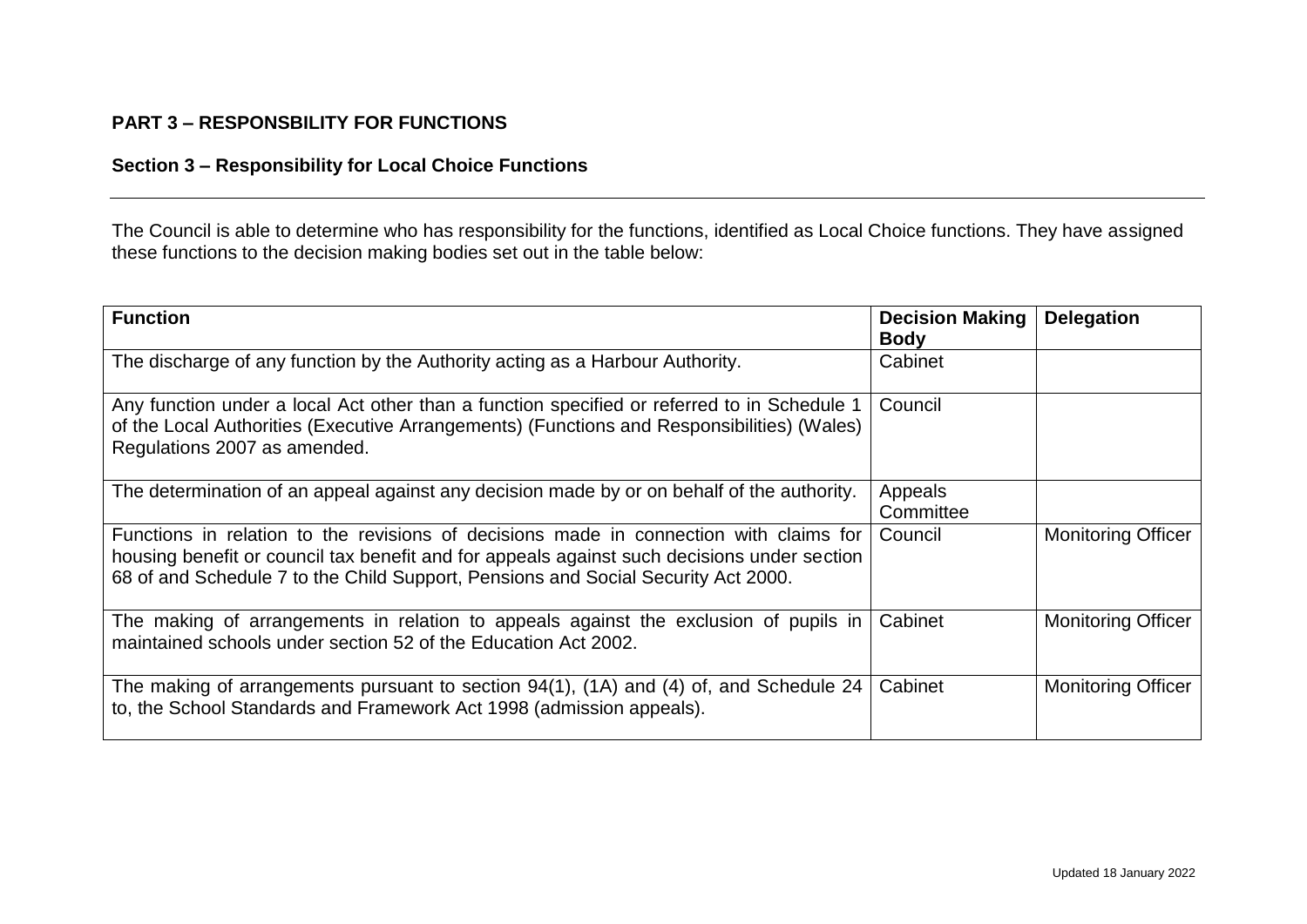| <b>Function</b>                                                                                                                                                                                                      | <b>Decision Making</b><br><b>Body</b>                                                               | <b>Delegation</b>                                                                              |
|----------------------------------------------------------------------------------------------------------------------------------------------------------------------------------------------------------------------|-----------------------------------------------------------------------------------------------------|------------------------------------------------------------------------------------------------|
| The making of arrangements pursuant to section 95(2) of the School Standards and<br>Framework Act 1998 (children to whom section 87 applies: appeals by governing bodies).                                           | Cabinet                                                                                             | <b>Monitoring Officer</b>                                                                      |
| The making of arrangements under section 20 (questions on police matters at council<br>meetings) of the Police Act 1996 for enabling questions to be put on the discharge of the<br>functions of a police authority. | Council                                                                                             |                                                                                                |
| The making of appointments under paragraphs 2 to 4 (appointment of Members by<br>relevant councils) of Schedule 2 (police authorities established under section 3) to the<br>Police Act 1996.                        | Council                                                                                             |                                                                                                |
| The conducting of best value reviews in accordance with the provisions of any order for<br>the time being having effect under section 5 (best value reviews) of the Local Government<br>Act 1999.                    | Cabinet                                                                                             |                                                                                                |
| Any function relating to contaminated land.                                                                                                                                                                          | <b>Public Protection</b><br>Committee/Shared<br><b>Regulatory Service</b><br><b>Joint Committee</b> | Director/Assistant<br>Director/Chief<br>Officer/Head of<br><b>Shared Regulatory</b><br>Service |
| The discharge of any function relating to the control of pollution.                                                                                                                                                  | <b>Public Protection</b><br>Committee/Shared<br><b>Regulatory Service</b><br><b>Joint Committee</b> | Director/Assistant<br>Director/Chief<br>Officer/Head of<br><b>Shared Regulatory</b><br>Service |
| The discharge of any function relating to the management of air quality.                                                                                                                                             | Cabinet                                                                                             |                                                                                                |
| The service of an abatement notice in respect of a statutory nuisance.                                                                                                                                               | <b>Public Protection</b><br>Committee/Shared<br><b>Regulatory Service Joint</b><br>Committee        | Director/Assistant<br>Director/Chief<br>Officer/Head of Shared<br><b>Regulatory Service</b>    |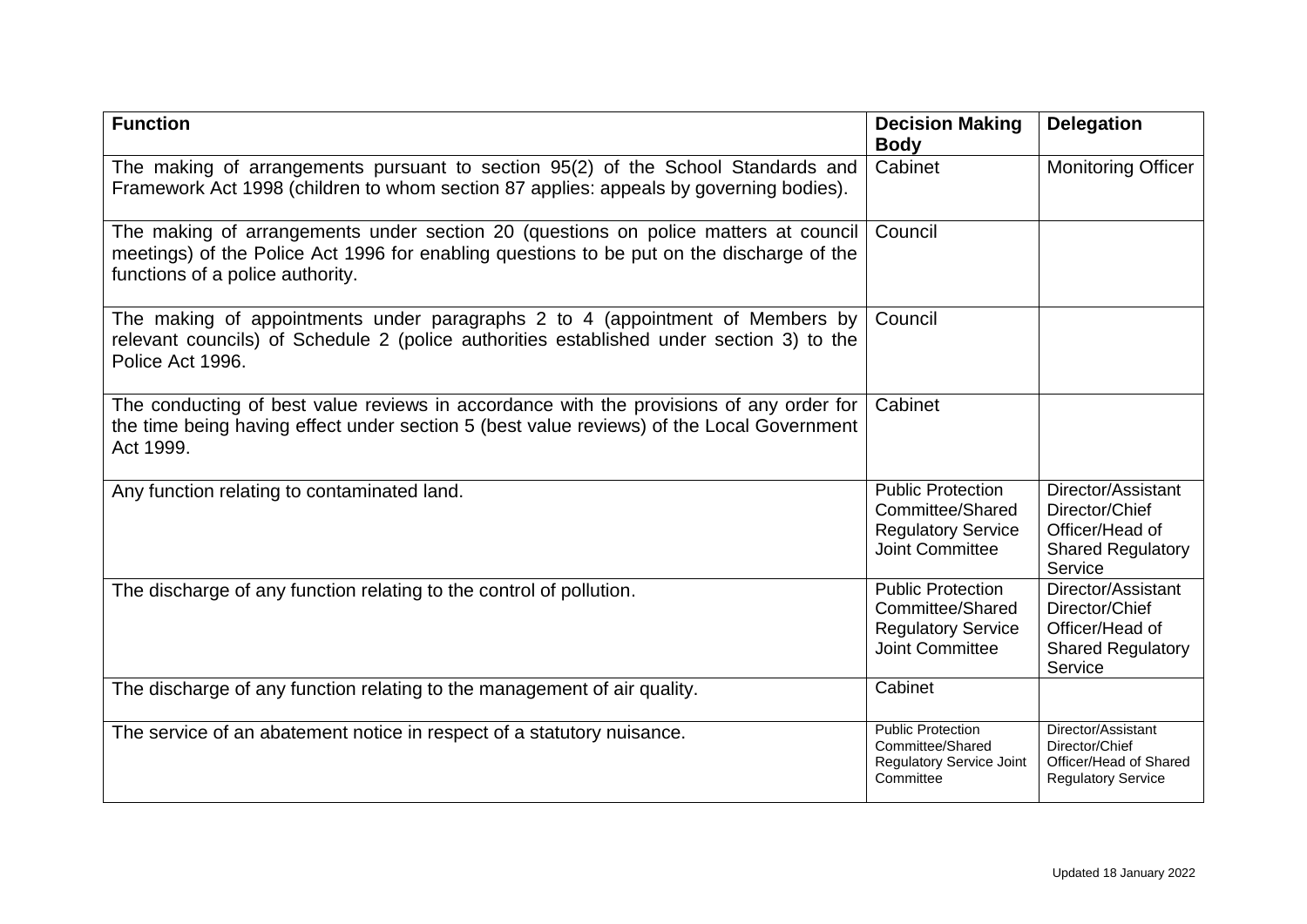| <b>Function</b>                                                                                                                                                                                                                                                                                                               | <b>Decision Making</b>                                                                              | <b>Delegation</b>                                                                              |
|-------------------------------------------------------------------------------------------------------------------------------------------------------------------------------------------------------------------------------------------------------------------------------------------------------------------------------|-----------------------------------------------------------------------------------------------------|------------------------------------------------------------------------------------------------|
| The passing of a resolution that Schedule 2 to the Noise and Statutory Nuisance Act 1993<br>should apply in the authority's area.                                                                                                                                                                                             | <b>Body</b><br><b>Public Protection</b><br>Committee                                                | Director/Assistant<br>Director/Chief<br>Officer                                                |
| The inspection of the authority's area to detect any statutory nuisance.                                                                                                                                                                                                                                                      | <b>Public Protection</b><br>Committee/Shared<br><b>Regulatory Service</b><br><b>Joint Committee</b> | Director/Assistant<br>Director/Chief<br>Officer/Head of<br><b>Shared Regulatory</b><br>Service |
| The investigation of any complaint as to the existence of a statutory nuisance.                                                                                                                                                                                                                                               | <b>Public Protection</b><br>Committee/Shared<br><b>Regulatory Service</b><br><b>Joint Committee</b> | Director/Assistant<br>Director/Chief<br>Officer/Head of<br><b>Shared Regulatory</b><br>Service |
| The obtaining of information under section 330 of the Town and Country Planning Act<br>1990 as to interests in land.                                                                                                                                                                                                          | Cabinet and non-<br>executive<br>Committees                                                         | Director/Assistant<br>Director/Chief<br>Officer                                                |
| The obtaining of particulars of persons interested in land under section 16 of the Local<br>Government (Miscellaneous Provisions) Act 1976.                                                                                                                                                                                   | Cabinet                                                                                             | Director/Assistant<br>Director/Chief<br>Officer                                                |
| Any of the following functions in respect of highways:<br>(a) the making of agreements for the execution of highways works.                                                                                                                                                                                                   | Council                                                                                             | Monitoring<br>Officer/Director/<br>Assistant<br>Director/<br><b>Chief Officer</b>              |
| (b) the functions contained in the following provisions of Part III of the Highways Act<br>1980 (creation of highways) -<br>section 25 - creation of footpath, bridleway or restricted byway by<br>(i)<br>agreement;<br>section 26 – compulsory powers for creation of footpaths, bridleways or<br>(ii)<br>restricted byways; | Council                                                                                             | Planning<br>Committee                                                                          |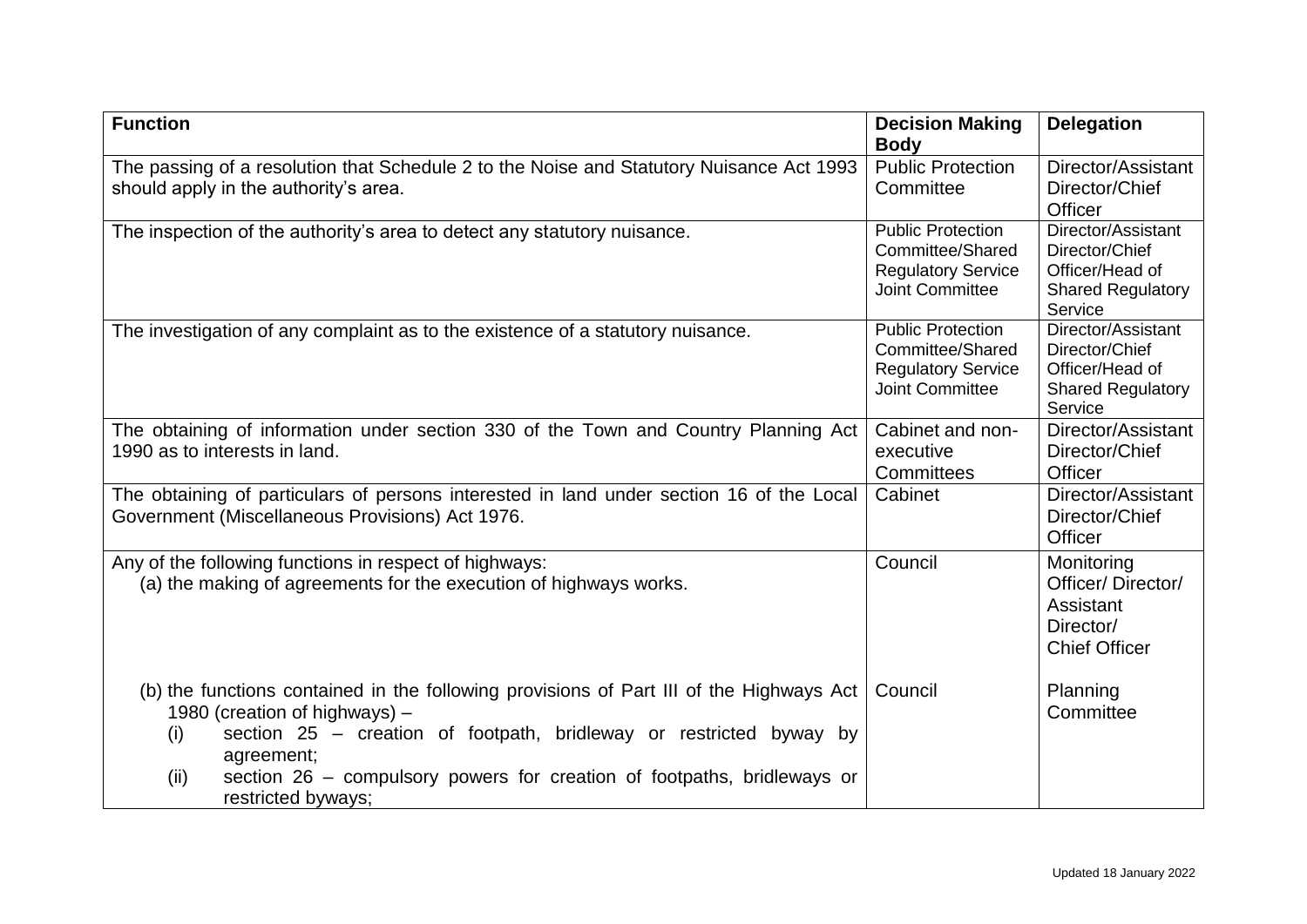| <b>Function</b> |                                                                                                         | <b>Decision Making</b> | <b>Delegation</b>     |
|-----------------|---------------------------------------------------------------------------------------------------------|------------------------|-----------------------|
|                 |                                                                                                         | <b>Body</b>            |                       |
|                 | (c) the functions contained in the following provisions of Part VIII of the Highways Act                | Council                | Planning<br>Committee |
|                 | 1980 (stopping up and diversion of highways etc) –                                                      |                        |                       |
| (i)             | section 16 – power magistrates' court to authorise stopping up or diversion of<br>highway;              |                        |                       |
| (ii)            | section 117 – application for under section 116 on behalf of another person;                            |                        |                       |
| (iii)           | section 118 – stopping up of footpaths, bridleways and restricted byways;                               |                        |                       |
| (iv)            | section 118ZA - application for a public path extinguishment order;                                     |                        |                       |
| (v)             | section 118A – stopping up of footpaths, bridleways and restricted byways<br>crossing railways;         |                        |                       |
| (vi)            | section 118B – stopping up of certain highways for purposes of crime<br>prevention etc;                 |                        |                       |
| (vii)           | section 118C - application by proprietor of school for special extinguishment<br>order;                 |                        |                       |
| (viii)          | section 119 – diversion of footpaths, bridleways and restricted byways;                                 |                        |                       |
| (ix)            | section 119ZA – application for a public path diversion order;                                          |                        |                       |
| (x)             | section 119A - diversion of footpaths, bridleways and restricted byways<br>crossing railways etc;       |                        |                       |
| (xi)            | section 119B – diversion of certain highways for purposes of crime<br>prevention etc;                   |                        |                       |
| (xii)           | section 119C - application by proprietor of school for special diversion order;                         |                        |                       |
| (xiii)          | section 119D – diversion of certain highways for protection of sites of special<br>scientific interest; |                        |                       |
| (xiv)           | section 120 – exercise of powers of making public path extinguishment and<br>diversion orders;          |                        |                       |
| (xv)            | section 121B – register of applications;                                                                |                        |                       |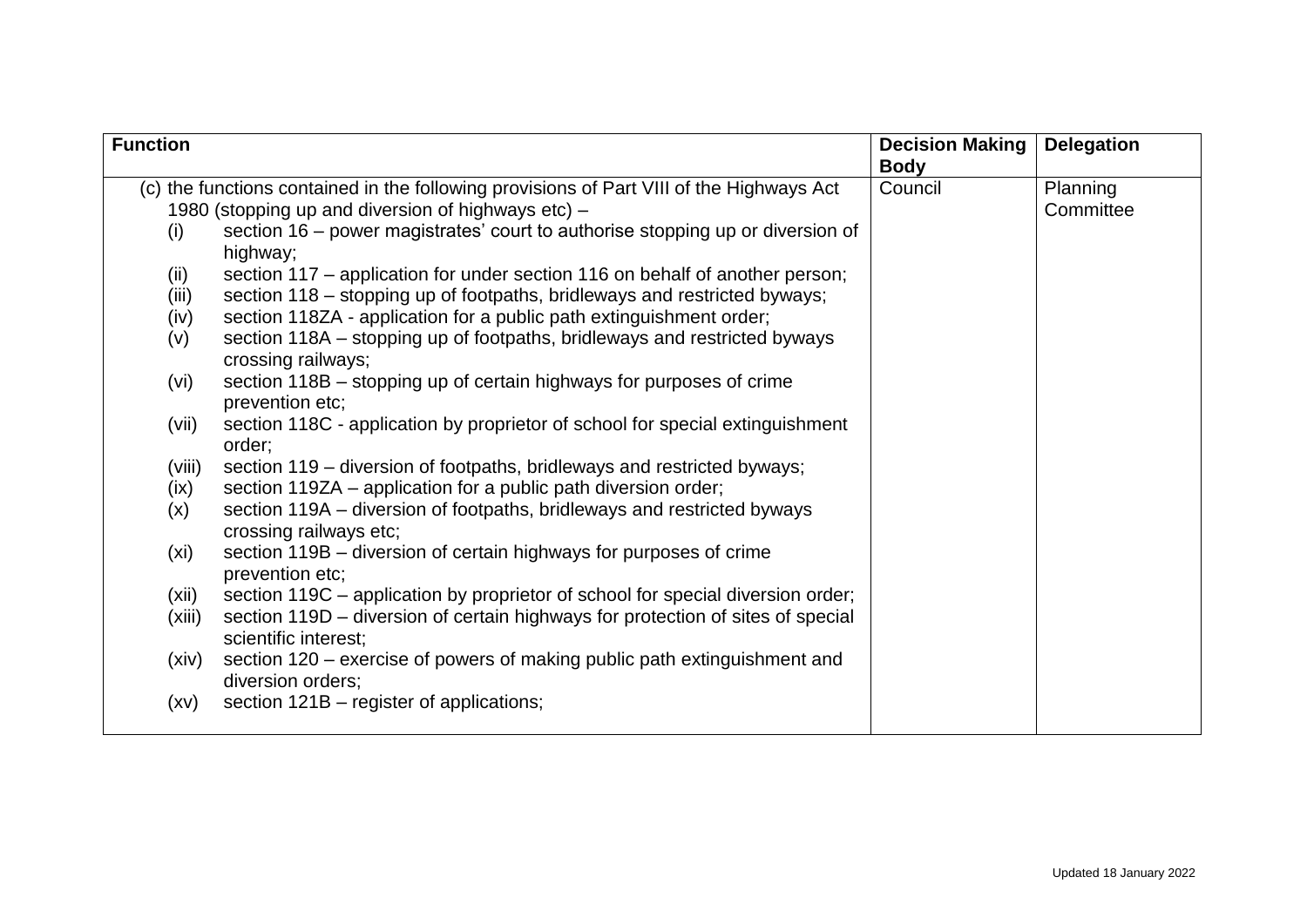| <b>Function</b> |                                                                                        | <b>Decision Making</b> | <b>Delegation</b> |
|-----------------|----------------------------------------------------------------------------------------|------------------------|-------------------|
|                 |                                                                                        | <b>Body</b>            |                   |
|                 | (d) the functions contained in the following provisions of part IX of the Highways Act | Council                | Planning          |
|                 | 1980 (lawful and unlawful interference with highways and streets) -                    |                        | Committee         |
| (i)             | section 130 – protection of public rights;                                             |                        |                   |
| (ii)            | section 139 – control of builders' skips;                                              |                        | Delegated to the  |
| (iii)           | section 140 - removal of builders' skips;                                              |                        | Chief Officer (or |
| (iv)            | section 140A(1) – builders' skips: charges for occupation of the highway;              |                        | equivalent)       |
| (v)             | section 142 – licence to plant trees, shrubs etc in a highway;                         |                        | responsible for   |
| (vi)            | section 147 – power to authorise erection of stiles etc on footpath or<br>bridleway;   |                        | highways          |
| (vii)           | section 147ZA(1) – agreements relating to improvements for benefit of                  |                        |                   |
|                 | provisions of persons with mobility problems;                                          |                        |                   |
| (viii)          | section 149 – removal of things so deposited on highways as to be a                    |                        |                   |
|                 | nuisance etc:                                                                          |                        |                   |
| (ix)            | section 169 – control of scaffolding on highways;                                      |                        |                   |
| (x)             | section 171 – control of deposit of building materials                                 |                        |                   |
| (xi)            | section 171A(2) and regulations made under that section - works under s169             |                        |                   |
|                 | or s171: charge for occupation of the highway;                                         |                        |                   |
| (xii)           | section 172 - hoardings to be set up during building etc;                              |                        |                   |
| (xiii)          | section 173 - hoardings to be securely erected;                                        |                        |                   |
| (xiv)           | section 178 – restriction on placing of rails, beams, etc under streets, and           |                        |                   |
|                 | pavements lights and ventilators;                                                      |                        |                   |
| (xv)            | section 179 – control of construction of cellars etc under street;                     |                        |                   |
| (xvi)           | section 180 – control of openings into cellars etc under streets, and                  |                        |                   |
|                 | pavement lights and ventilators;                                                       |                        |                   |
|                 | (e) exercising functions under section 34 of the Wildlife and Countryside Act 1981     | Council                | Planning          |
|                 | (limestone pavement orders); and                                                       |                        | Committee         |
|                 |                                                                                        |                        |                   |
|                 |                                                                                        |                        |                   |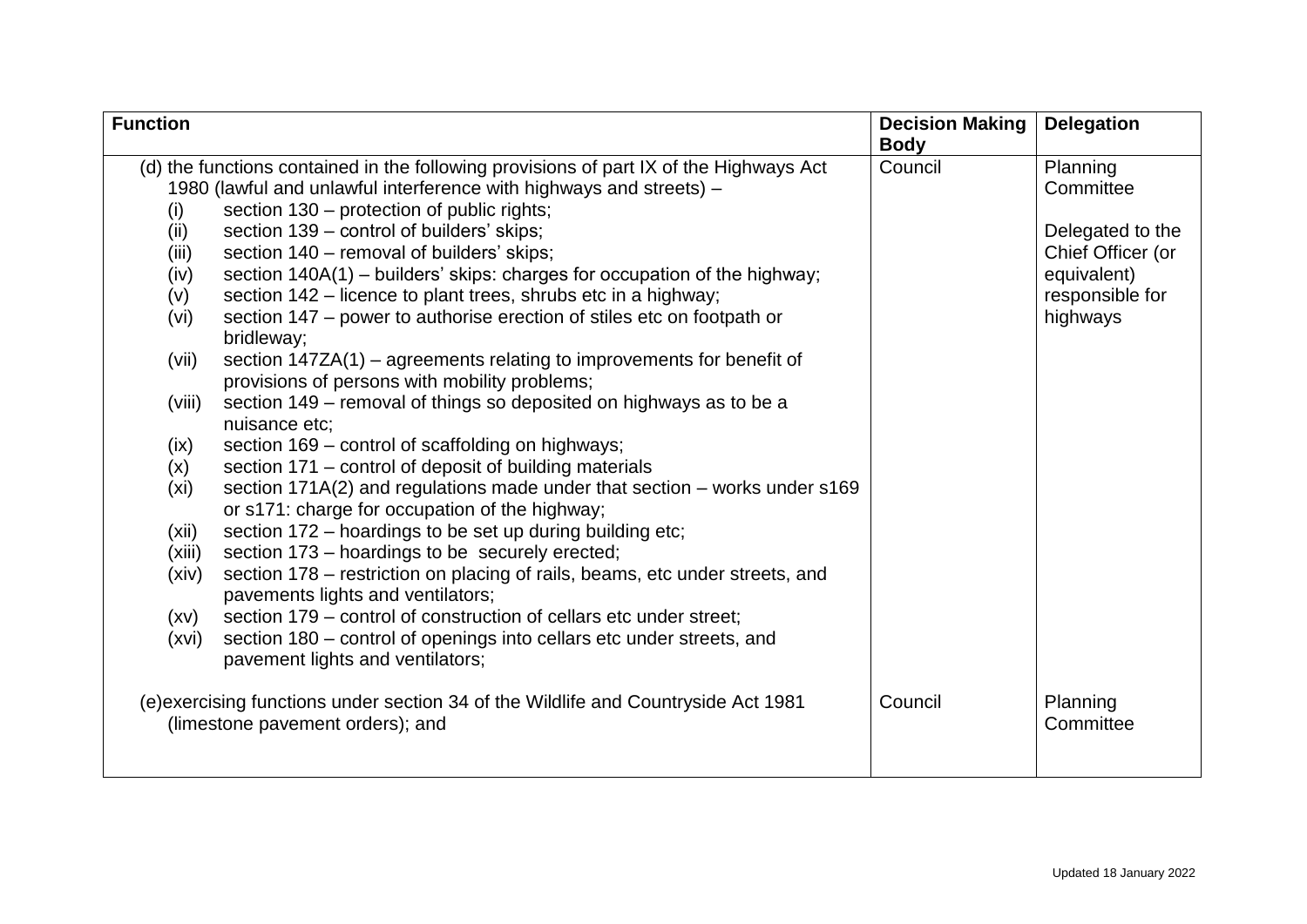| <b>Function</b>                                                                                                                                                                                                                                                                                                                                         | <b>Decision Making</b><br><b>Body</b>                                                                                                                                                                                                              | <b>Delegation</b>                                                                                                                                                                                                                                                                                                                                                                                            |
|---------------------------------------------------------------------------------------------------------------------------------------------------------------------------------------------------------------------------------------------------------------------------------------------------------------------------------------------------------|----------------------------------------------------------------------------------------------------------------------------------------------------------------------------------------------------------------------------------------------------|--------------------------------------------------------------------------------------------------------------------------------------------------------------------------------------------------------------------------------------------------------------------------------------------------------------------------------------------------------------------------------------------------------------|
| (f) exercising functions under section 53 of the Wildlife and Countryside Act 1981 (duty<br>to keep definitive map and statement under continuous review).                                                                                                                                                                                              | Council                                                                                                                                                                                                                                            | Planning<br>Committee<br>Chief Officer (or<br>equivalent)<br>responsible for<br>highways - The<br>function of making<br><b>Legal Event</b><br><b>Modification Orders</b><br>(pursuant to section<br>$53(2)(b)$ and<br>53(3)(a)                                                                                                                                                                               |
| The appointment of any individual:-<br>(a) to any office other than an office in which he/she is employed by the authority;<br>(b) to any body other than:<br>the authority;<br>(i)<br>(ii)<br>a joint committee of two or more authorities; or<br>(c) to any committee or sub-committee of such a body,<br>and the revocation of any such appointment. | Council - except for<br>appointments<br>pursuant to powers<br>of intervention under<br>section 6 or section 7<br>of the School<br>Standards and<br>Organisation (Wales)<br>Act 2013 Delegation<br>- which are assigned<br>as Cabinet<br>Functions. | - For appointment of<br>officer<br>representatives to<br>outside bodies and<br>groups, authority to<br>make and revoke<br>appointments from<br>time to time as<br>necessary is<br>delegated to the<br>Chief Executive, in<br>consultation with the<br>relevant Cabinet<br>member (further<br>delegable if the Chief<br>Executive has a<br>conflict of interest).<br>- For appointments<br>pursuant to powers |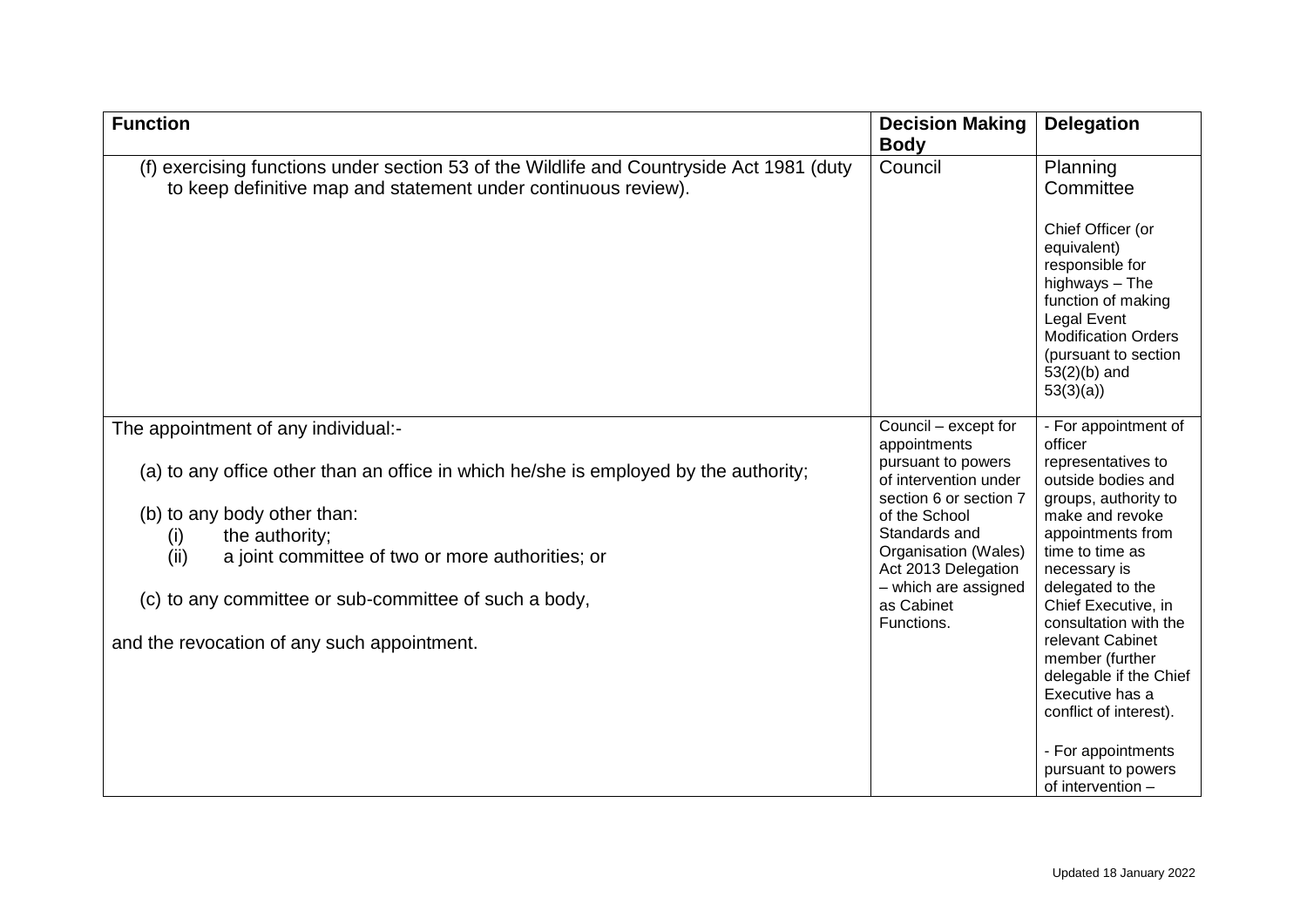|                                                                                                                                                                                                                                                                                                                                                                                                                                                                                                                                                                                                                                                       |                        | Director of Education<br>under delegation<br>reference DEd1 (in<br>Section 4F of this<br>scheme) |
|-------------------------------------------------------------------------------------------------------------------------------------------------------------------------------------------------------------------------------------------------------------------------------------------------------------------------------------------------------------------------------------------------------------------------------------------------------------------------------------------------------------------------------------------------------------------------------------------------------------------------------------------------------|------------------------|--------------------------------------------------------------------------------------------------|
| Power to make payments or provide other benefit in cases of maladministration etc.                                                                                                                                                                                                                                                                                                                                                                                                                                                                                                                                                                    | Council                | Director/Assistant<br>Director/Chief<br><b>Officer</b>                                           |
| Functions in respect of the calculation of council tax base in accordance with any of the<br>following:-<br>(a) the determination of an amount for item $T$ in section 33(1) and 44(1) of the Local<br>Government Finance Act 1992;<br>(b) the determination of an amount for item TP in sections $34(3)$ , $45(3)$ , $48(3)$ , $48(4)$ of<br>the Local Government Finance Act 1992;<br>(c) the determination of an amount required for determining an amount for the item<br>mentioned in paragraph (a) or (b) above.                                                                                                                                | Cabinet                |                                                                                                  |
| Licensing functions in accordance with Part 2 of the Licensing Act 2003 except Section 6.                                                                                                                                                                                                                                                                                                                                                                                                                                                                                                                                                             | Licensing<br>Committee |                                                                                                  |
| Functions in respect of gambling under the following provisions of the Gambling Act 2005.<br>(a) section $29 -$ licensing authority information;<br>(b) section 30 – other exchange of information;<br>(c) section 166 - resolution not to issue casino licenses;<br>(d) section 212 and regulations made under that section – fees;<br>(e) section 284 – removal of exemption;<br>(f) section $304 -$ authorised persons;<br>(g) section $346$ – prosecutions by licensing authority;<br>(h) section 349 – three year licensing policy;<br>(i) section $350 -$ exchange of information;<br>part 5 of Schedule 11 – registration with local authority | Licensing<br>Committee |                                                                                                  |